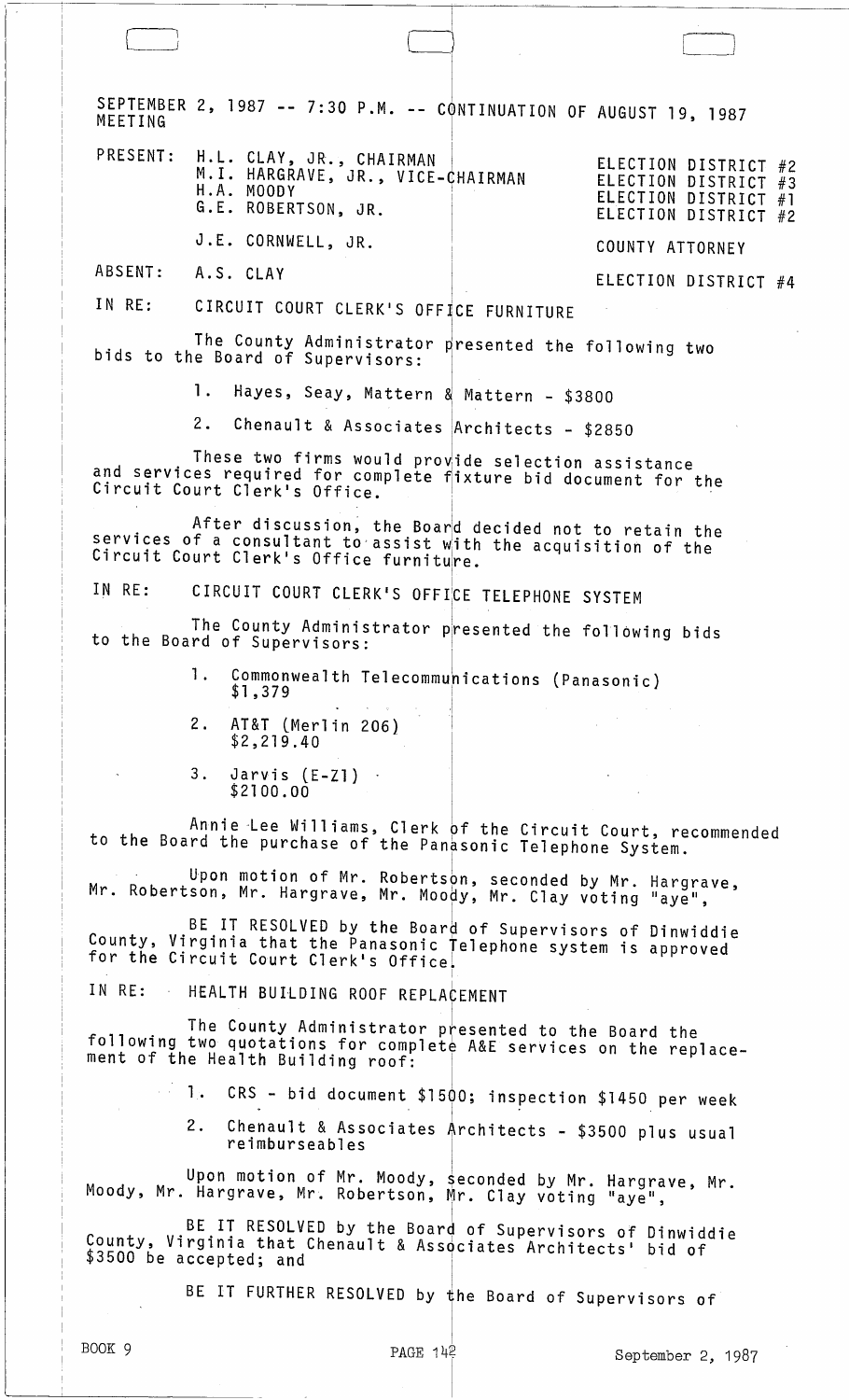Dinwiddie County, Virginia that the County Administrator verify the credentials of the roofing inspector for the Chenault firm.

IN RE: SOUTHSIDE ELEMENTARY SCHOOL

Mr. Robertson requested the County Administrator advise the Superintendent of Schools of the deteriorating condition of the Southside Elementary School roof.

IN RE: DINWIDDIE VFD BUILDING ADDITION

Upon motion of Mr. Hargrave, seconded by Mr. Robertson, Mr. Hargrave, Mr. Robertson, Mr. Moody, Mr. Clay voting "aye", the following resolution was adopted:

WHEREAS, all parties involved in the Dinwiddie VFD addition have agreed on the plans and specifications;

NOW THEREFORE BE IT RESOLVED by the Board of Supervisors of Dinwiddie County, Virginia that the firm of Chenault & Associates Architects is hereby authorized to proceed with the plans and specifications for the Dinwiddie VFD house addition.

IN RE: TREES AT COURTHOUSE

The County Administrator presented the following bids for removal of trees at the Courthouse:

> 1. Walthall Construction Company - 4 trees - \$3350<br>2. A.E. Crabtree - 4 trees - \$2200  $A.E.$  Crabtree - 4 trees - \$2200

Upon motion of Mr. Robertson, seconded by Mr. Moody, Mr. Robertson, Mr. Moody, Mr. Clay voting "aye", Mr. Hargrave voting "nay", the following resolution was adopted:

BE IT RESOLVED by the Board of Supervisors of Dinwiddie County, Virginia that Mr. A.E. Crabtree is hereby authorized to remove four (4) trees at the Courthouse, cost of \$2200.

IN RE: COURTHOUSE

Mr. Robertson asked the County Administrator to check on painting, gutter, and foundation problems at the Courthouse.

IN RE: ALLEN'S MARINA--SPECIAL ENTERTAINMENT PERMIT

Upon motion of Mr. Robertson, seconded by Mr. Moody, Mr. Robertson, Mr. Moody, Mr. Hargrave, Mr. Clay voting "aye", the Special Entertainment permit for Allen's Marina on September 5, is the conditions of the conditions stated therein.

IN RE: REQUEST FOR DROUGHT DISASTER RELIEF DESIGNATION

Upon motion of Mr. Moody, seconded by Mr. Hargrave, Mr. Moody, Mr. Hargrave, Mr. Robertson, Mr. Clay voting "aye", the following resolution was adopted:

WHEREAS, the drought conditions in Dinwiddie County have severely affected the farmers; and

WHEREAS, total losses from drought conditions in Dinwiddie County are approaching the \$3,700,000 level; and

WHEREAS, it is incumbent upon the Board of Supervisors to request the Governor to declare the County a drought disaster area;

NOW THEREFORE BE IT RESOLVED by the Board of Supervisors of Dinwiddie County, Virginia that the County Administrator is of binnicate councy, iffyinia chac one councy haminicates: is<br>hereby instructed to file with the Governor of Virginia a request<br>that the County of Dinwiddie be designated a drought disaster area.

 $\label{eq:2.1} \begin{array}{cc} \frac{1}{\sqrt{2}} & \frac{1}{\sqrt{2}} \\ \frac{1}{\sqrt{2}} & \frac{1}{\sqrt{2}} \end{array}$ 

 $\label{eq:1} \begin{split} \phi_{\text{max}}(\cdot) &= \frac{1}{\sqrt{2\pi}} \, \frac{1}{\sqrt{2\pi}} \, . \end{split}$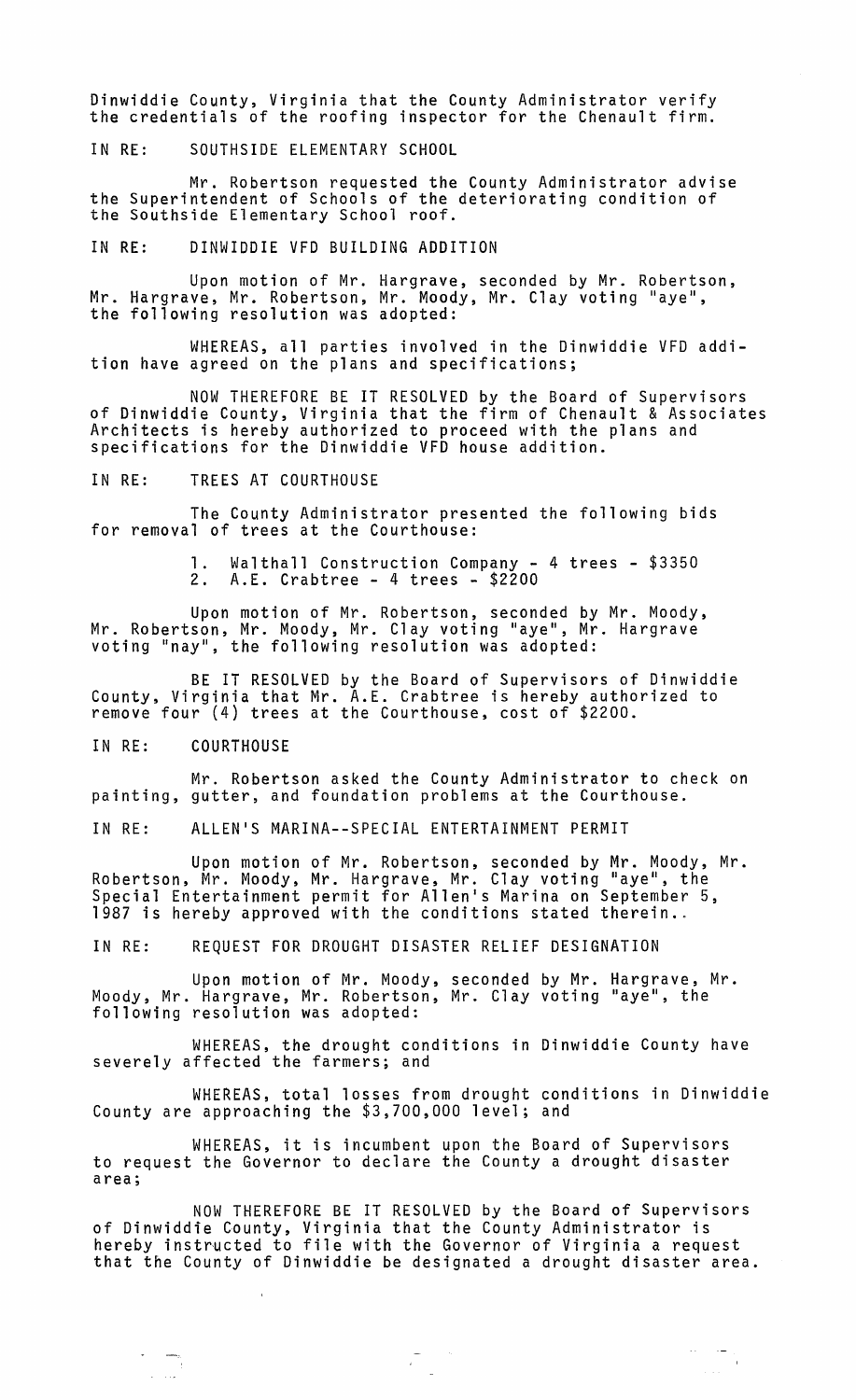## IN RE: EASTSIDE ELEMENTARY SCHOOL

The County Administrator  $\psi$  ecommended a public auction be held to dispose of Eastside Elementary School. He indicated additional interest has been shown in the last couple of months.

The question was raised if the high bid was not acceptable, could the County negotiate with the high bidder. The County Attorney

[~\_J d /,l \_\_ ~J

Mr. Robertson suggested other possible uses.

King B. Talley, Director, IDept. of Social Services, opposed disposing of the School and stated q building of this type was needed in the County for the rendering of Human services.

Mr. Hargrave responded outlining the high cost of maintaining the building.

Upon motion of Mr. Hargrave, seconded by Mr. Moody, Mr. Hargrave, Mr. Moody, Mr. Robertson, Mr. Clay voting "aye", the following resolution was adopted:

BE IT RESOLVED by the Boa $\dagger$ d of Supervisors of Dinwiddie County, Virginia that the County Attorney is hereby instructed to prepare for the Board's review the necessary paperwork to dispose of Eastside Elementary School by  $pub$ lic auction.

IN RE: FORTHCOMING DELINQUENT TAX SALE OF PROPERTY

Mr. H. Clay requested a clarification from the County's tax attorney, Richard Jones, regarding acceptance of payments or partial payments on property listed for sale.

Upon motion of Mr. RobertJon, seconded by Mr. Hargrave, Mr. Robertson, Mr. Hargrave, Mr. Moddy, Mr. Clay voting "aye", the County Attorney was instructed  $t_0$  discuss the policy with Richard Jones regarding the acceptance of payment or partial payment on property advertised for sale because of delinquent taxes.

IN RE: TRANSFER OF FUNDS TO WATER & SEWER ACCOUNT

Upon motion of Mr. Hargrave, seconded by Mr. Robertson, Mr. Hargrave, Mr. Robertson, Mr. Moody, Mr. Clay voting "aye",<br>the following resolution was adopted:

BE IT RESOLVED by the Board of Supervisor of Dinwiddie County, Virginia that \$100,000 is transferred from the General Fund to the Water & Sewer Account.

IN RE: CLAIMS

Upon motion of Mr. Hargrave, seconded by Mr. Robertson, Mr. Hargrave, Mr. Robertson, Mr. MOOidy, Mr. Clay voting "aye",

BE IT RESOLVED by the Board of Supervisors of Dinwiddie County that the following claim be approved and funds appropriated for same:

Water & Sewer Fund check W&S-87-8 in the amount of  $$150,706.07$ .

IN RE: BERRYFIELD SUBDIVISION

The County Administrator updated the Board on the status of Berryfield Subdivision. The Highway Department has determined that two drainage easements need to be obtained and hopefully<br>this will be accomplished within the next two weeks. The telephone this will be accomplished within the next two weeks. The telephone<br>lines in the middle of the road should be removed the latter part

 $\mathbf{I}$ 

 $\parallel$